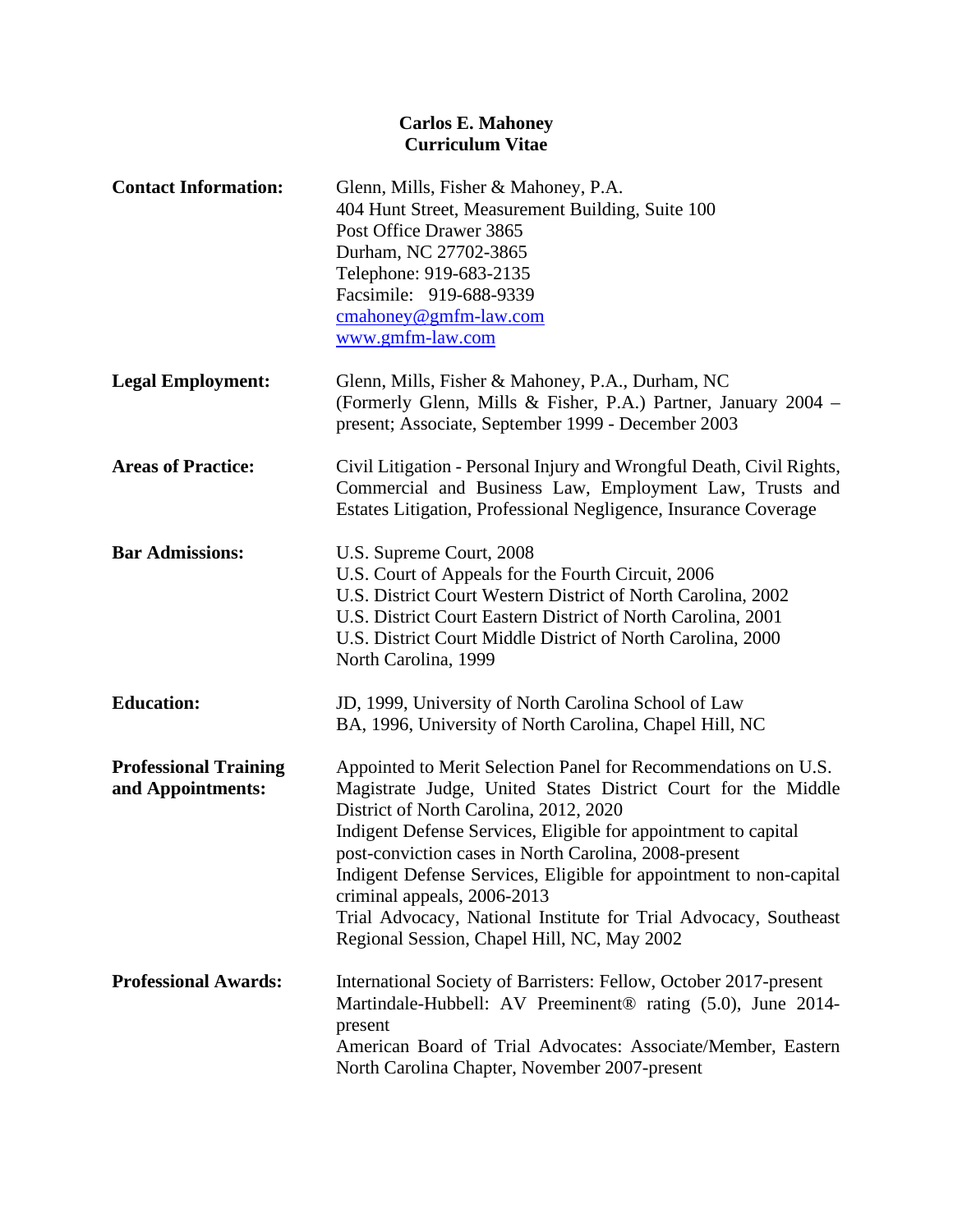| <b>Honors/Recognitions:</b>  | Business North Carolina Legal Elite, 2021 (Employment), 2015<br>(Litigation), 2008 (Young Guns)<br>North Carolina Super Lawyers, 2010-present (Personal Injury,<br>Civil Rights, General Civil Litigation, Rising Star)<br>Best of Durham - Lawyers (Readers' Favorite), Durham Magazine,<br>2020<br>Benchmark Litigation – Labor & Employment, 2019-present<br>Attorney of the Month, Attorney at Law Magazine, NC Triangle<br>Edition, Vol 5, No. 5, January 2018<br>North Carolina Leaders in the Law - Honoree, 2016<br>NCATL: Ebbie Award for Exceptional Service and Inspired<br>Commitment, June 2006                                                                                                                              |
|------------------------------|-------------------------------------------------------------------------------------------------------------------------------------------------------------------------------------------------------------------------------------------------------------------------------------------------------------------------------------------------------------------------------------------------------------------------------------------------------------------------------------------------------------------------------------------------------------------------------------------------------------------------------------------------------------------------------------------------------------------------------------------|
| <b>Leadership Positions:</b> | Board of Directors, Center for Death Penalty Litigation, 2015-<br>present                                                                                                                                                                                                                                                                                                                                                                                                                                                                                                                                                                                                                                                                 |
| <b>Former Positions:</b>     | ACLU: Board of Directors, Executive Committee (2016-2018),<br><b>Finance Committee</b><br>ACLU Foundation: Board of Directors (2016-2018)<br>ACLU of North Carolina: Board of Directors, Executive<br>Committee, President (2009-2011), National Board Representative<br>ACLU of NC Legal Foundation: Board of Directors, Executive<br>Committee, President<br>American Board of Trial Advocates: Eastern NC Chapter Executive<br>Committee, President (2018)<br>Durham County Bar Association and 14th Judicial District Bar:<br>Board of Directors, President (2013-2014)<br>North Carolina Advocates for Justice: Board of Governors, Vice-<br>President of Legal Affairs (2012-13)<br>NC Prisoners Legal Services: Board of Directors |
| <b>Publications:</b>         | North Carolina Prima Facie Tort Manual, edited Chapters on<br>Assault and Battery and False Imprisonment (6 <sup>th</sup> Ed. 2014)<br>North Carolina Personal Injury Lien Manual, co-authored Chapter<br>on Ethics of Liens and Disbursements with Michael A. Jordan,<br>(3 <sup>rd</sup> Ed. 2014)<br>Trial Briefs, "Qualified Immunity in an Excessive Use of Force<br>Case: Phelps vs. Carter," co-authored with Stewart W. Fisher,<br>October 2011<br>Trial Briefs, "A Practical Guide to Avoiding the Sovereign<br>Immunity Defense in Claims Against Municipalities,"<br>December 2006                                                                                                                                             |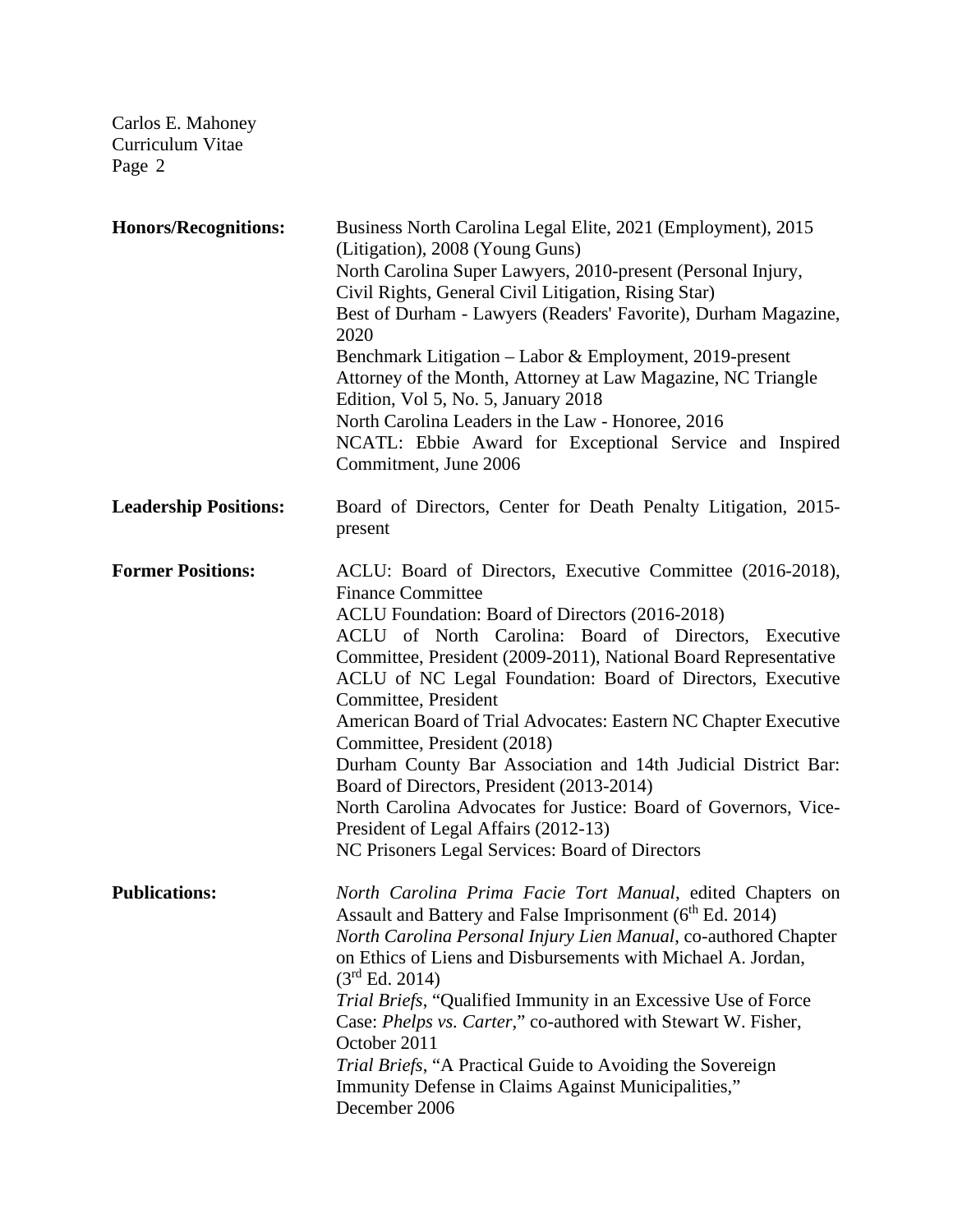|                            | Trial Briefs, "ERISA: Ethics and Pitfalls," co-authored with<br>Michael A. Jordan, December 2005<br>Trial Briefs, "Undocumented Immigrants' Right of Access to<br>North Carolina Courts," June 2004                                                                                                                                                                                                                                                                                                                                                                                                                                                                                                                                                                                                                                                                                                                                                                                                                                                                                                                                                                               |
|----------------------------|-----------------------------------------------------------------------------------------------------------------------------------------------------------------------------------------------------------------------------------------------------------------------------------------------------------------------------------------------------------------------------------------------------------------------------------------------------------------------------------------------------------------------------------------------------------------------------------------------------------------------------------------------------------------------------------------------------------------------------------------------------------------------------------------------------------------------------------------------------------------------------------------------------------------------------------------------------------------------------------------------------------------------------------------------------------------------------------------------------------------------------------------------------------------------------------|
| <b>CLE Presentations:</b>  | NCAJ: Insurance Coverage Issues in Claims Against Governmental<br>Entities and Public Officials/ Employees, January 29, 2016<br>NCAJ: Ethical Issues When Representing Minors and Persons with<br>Disabilities, November 20, 2015<br>NCAJ: Chair, Trial of a Motor Vehicle Accident Case,<br>September 13, 2013<br>NCAJ: An Overview of Federal Litigation From Pleadings<br>Through Dispositive Motions, June 15, 2013                                                                                                                                                                                                                                                                                                                                                                                                                                                                                                                                                                                                                                                                                                                                                           |
|                            | Thirty Additional CLE Presentations from 2004-2012 on Civil and<br>Evidentiary Issues for the North Carolina Advocates for Justice,<br>North Carolina Paralegal Association, Wake Forest, the North<br>Carolina Bar Association, and Lorman Education Services                                                                                                                                                                                                                                                                                                                                                                                                                                                                                                                                                                                                                                                                                                                                                                                                                                                                                                                    |
| <b>Reported Decisions:</b> | Parker vs. Marston, 2019 U.S. Dist. LEXIS 135028 (W.D.N.C.<br>2019)<br>Internal Credit Systems, Inc. vs. Nautuff, LLC, 2017 N.C. App.<br>LEXIS 798, 255 N.C. App. 693 (2017) (unpublished)<br>New Friendship Used Clothing Collection, LLC vs. Katz, 2017<br>NCBC 71 (N.C. Super. Ct. Aug. 18, 2017)<br>Chism vs. North Carolina General Assembly, 2016 U.S. Dist.<br>LEXIS 92296 (E.D.N.C. 2016)<br>Law Offices of Peter H. Priest, PLLC vs. Coch, 244 N.C. App. 53,<br>780 S.E.2d 163 (2015), review denied, 368 N.C. 689, 781 S.E.2d<br>479 (2016)<br>Powell v. Christopherson, 2015 N.C. App. LEXIS 11, 239 N.C.<br>App. 132 (2015) ( <i>unpublished</i> )<br>Prometheus Group Enterprises, LLC vs. Viziya Corp., 2014 U.S.<br>Dist. LEXIS 107231, 2014 WL 3854812 (E.D.N.C. 2014)<br>Green ex rel. Crudup vs. Kearney, 367 N.C. 113, 748 S.E.2d 143<br>$(2013)$ (amicus curiae)<br>State vs. Gamez, 228 N.C. App. 329, 745 S.E.2d 876, review denied,<br>367 N.C. 256, 749 S.E.2d 848 (2013)<br>Tong vs. Dassault Systemes Simulia Corp., 2012 U.S. Dist. LEXIS<br>130592 (E.D.N.C. 2012)<br>Cook vs. Riley, 2012 U.S. Dist. LEXIS 83736, 2012 WL 2280619<br>(M.D.N.C. 2012) |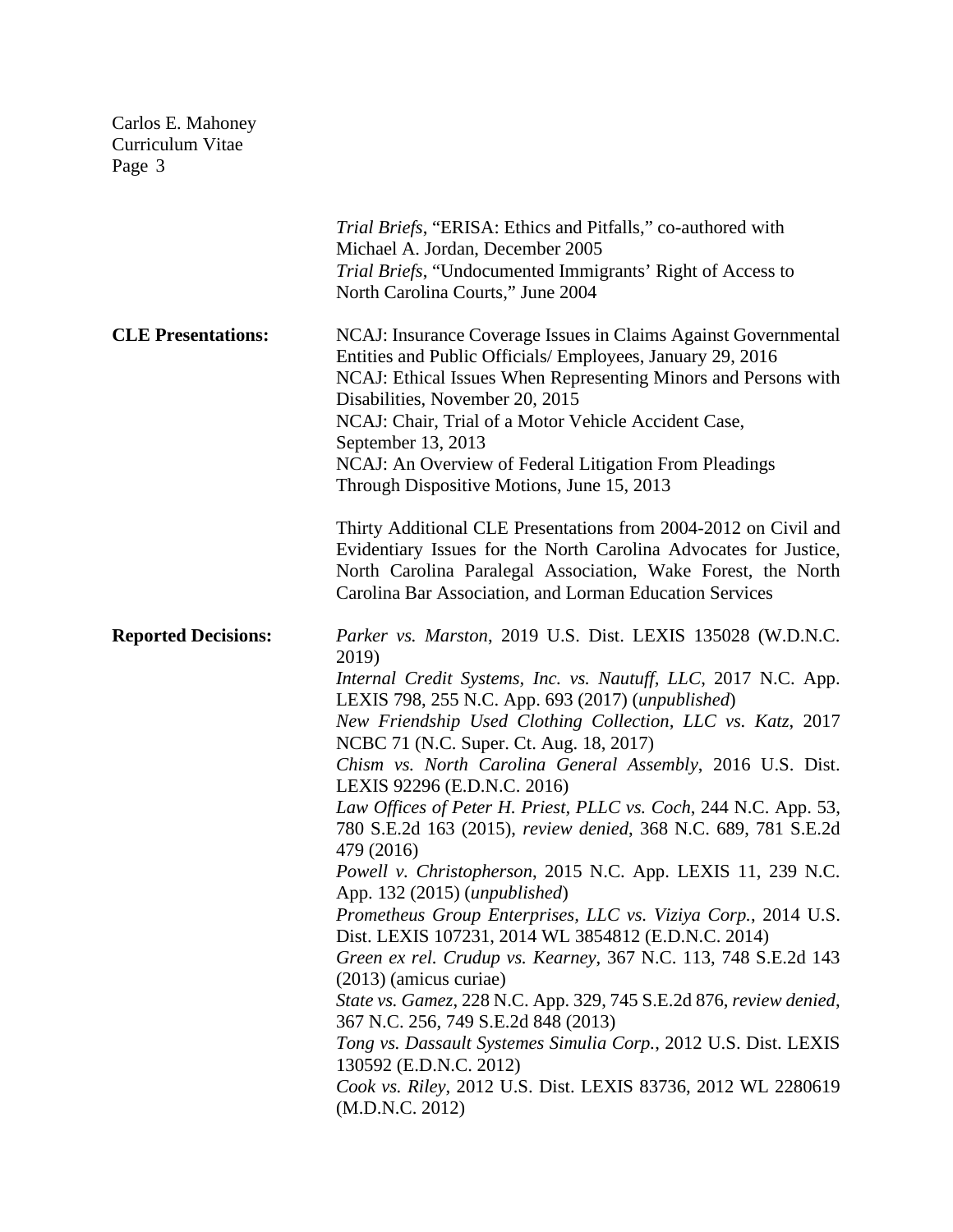> *Cook vs. Riley*, 2012 U.S. Dist. LEXIS 83042, 2012 WL 2239743 (M.D.N.C. 2012)

> *Chapman vs. Rhoney*, 2012 U.S. Dist. LEXIS 74486 (W.D.N.C. 2012)

> *Fraley vs. Griffin*, 217 N.C. App. 624, 720 S.E.2d 694 (2011) (amicus curiae)

*State vs. Dubose*, 208 N.C. App. 406, 702 S.E.2d 330 (2010)

*In re Will of Baitschora*, 207 N.C. App. 174, 700 S.E.2d 50 (2010)

*AEL Financial LLC vs. City Auto Parts of Durham, Inc.*, 2009 U.S. Dist. LEXIS 77570, 70 U.C.C. Rep. Serv. 2d (Callaghan) 230 (N.D. Ill. 2009)

*AEL Financial, LLC v. Tri-City Auto Salvage, Inc.*, 2009 U.S. Dist. LEXIS 77573, 2009 WL 3011211 (N.D. Ill. 2009)

*Woods vs. Mangum*, 200 N.C. App. 1, 682 S.E.2d 435 (2009),

*affirmed*, 363 N.C. 827, 689 S.E.2d 858 (2010)

*Argonaut Great Central Ins. Co. vs. McDowell County*, 626 F.Supp.2d 554 (W.D.N.C. 2009)

*Andrews ex. rel. Andrews vs. Haygood*, 362 N.C. 599, 669 S.E.2d 310 (2008), *cert. denied*, 129 S.Ct. 2792 (2009) (amicus curiae)

*State vs. Dewalt*, 190 N.C. App. 158, 660 S.E.2d 111, *review denied*, 362 N.C. 684, 670 S.E.2d 906 (2008)

*Fulton vs. Harrison*, 2007 U.S. Dist. LEXIS 112895 (E.D.N.C. 2007)

*Jones vs. City of Durham,* 183 N.C. App. 57, 643 S.E.2d 631 (2007) *Sitzman vs. Government Employees Ins. Co.*, 182 N.C. App. 259, 641 S.E.2d 838 (2007)

*Jones vs. City of Durham*, 361 N.C. 144, 638 S.E.2d 202 (2006)

*Massasoit vs. Carter*, 439 F.Supp.2d 463 (M.D.N.C. 2006), *affirmed,* 2007 WL 3390462 (4<sup>th</sup> Cir. 2007) (unpublished), *cert. denied*, 128 S.Ct. 2933 (2008)

*Massasoit vs. Carter*, 227 F.R.D. 264 (M.D.N.C. 2005)

*Lassiter vs. Cohn*, 168 N.C. App. 310, 607 S.E.2d 688, *review denied*, 359 N.C. 633, 613 S.E.2d 686 (2005)

*Jones vs. City of Durham*, 168 N.C. App. 433, 608 S.E.2d 387 (2005)

*Barnes vs. Wells*, 165 N.C. App. 575, 599 S.E.2d 585 (2004)

*In re Will of Smith*, 159 N.C. App. 651, 583 S.E.2d 615, *review denied*, 357 N.C. 657, 590 S.E.2d 861 (2003)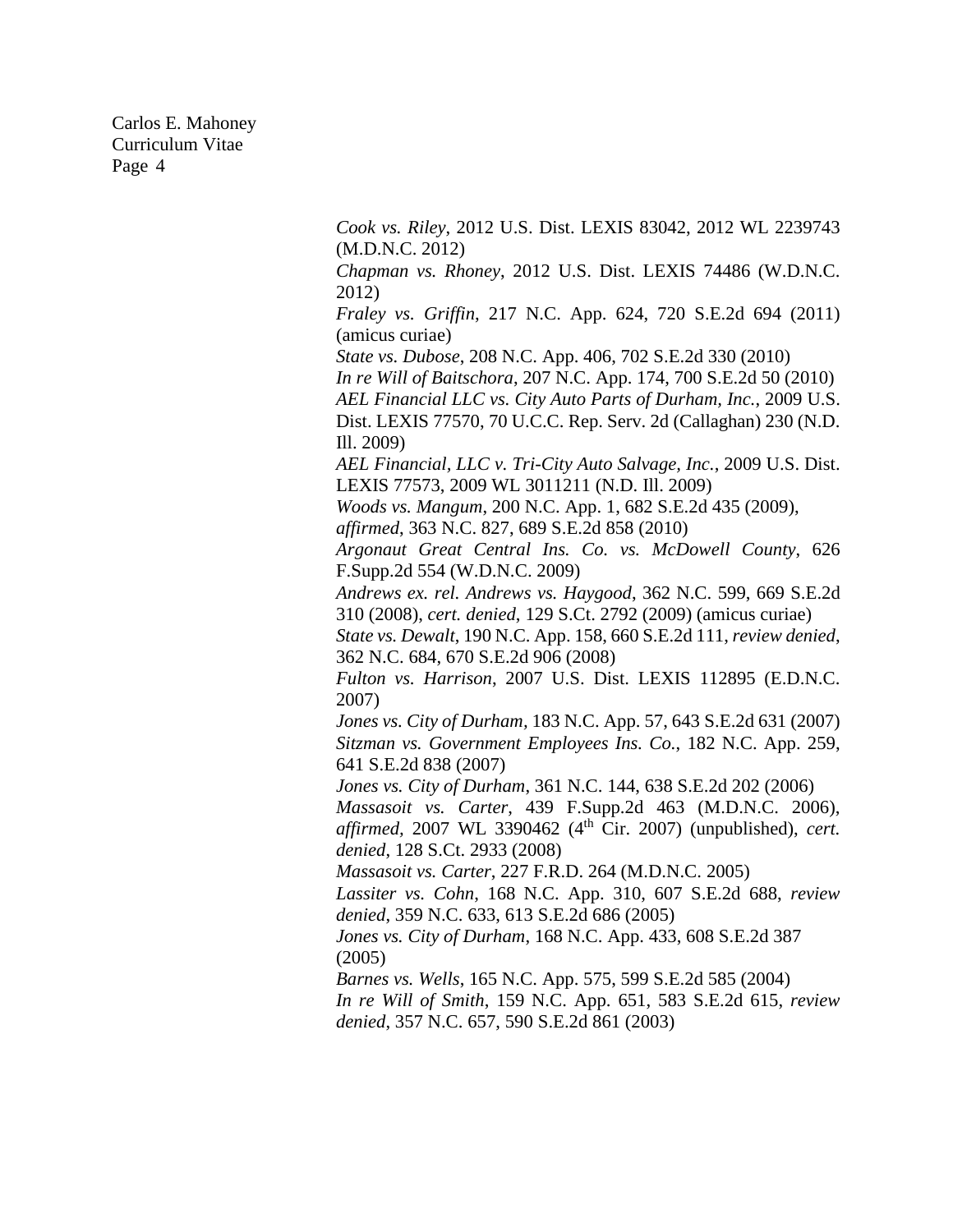Personal: 2018, Sports Hall of Fame, Charlotte Catholic High School Alumni Association 1992, NCHSAA, Class AA, Men's Tennis, Dual-Team State Champion, Charlotte Catholic High School 1991, NCHSAA, Class AA, Men's Tennis, Individual State Champion, Charlotte Catholic High School

Family: Jennifer E. Mahoney and two daughters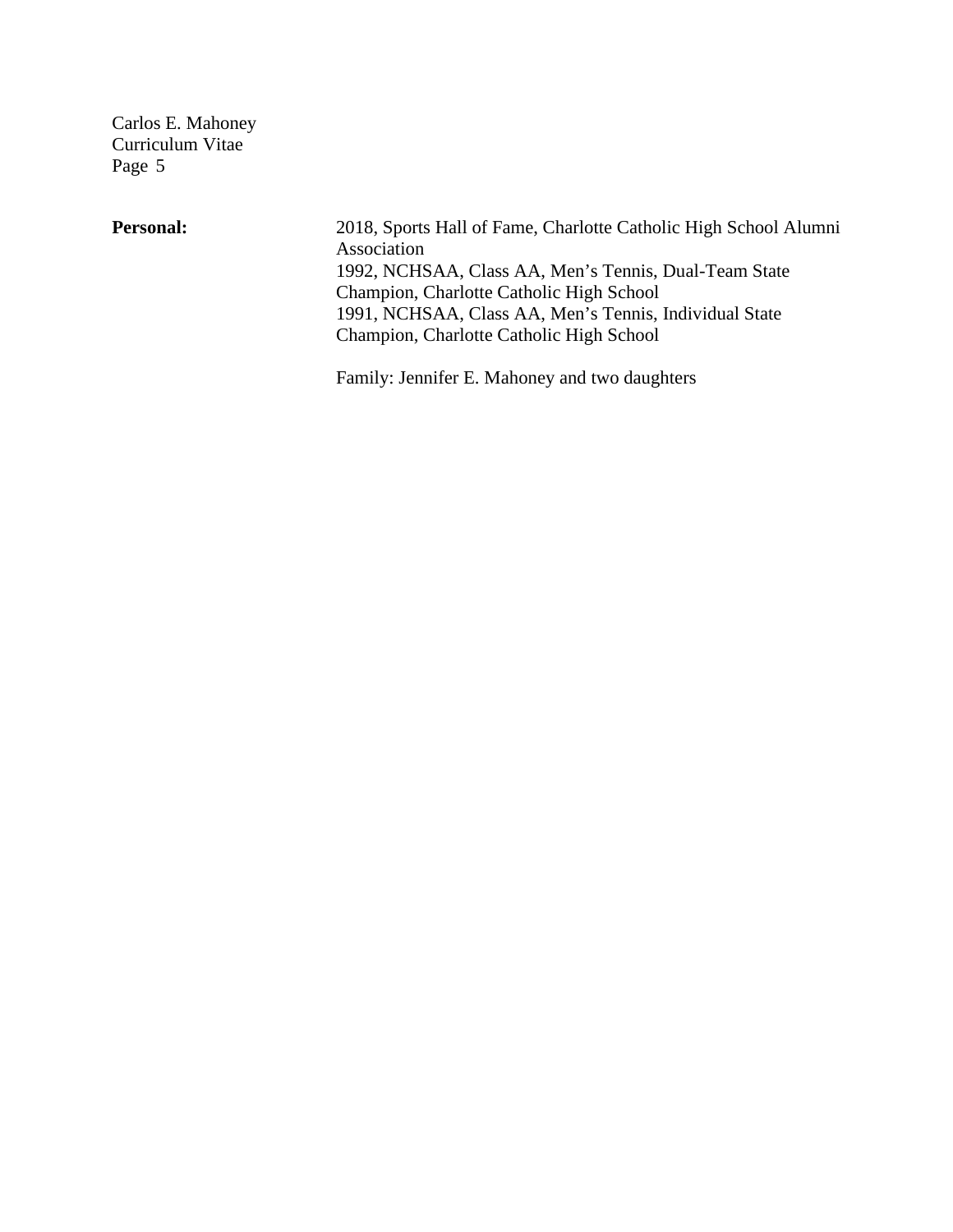## **Notable Verdicts, Settlements, and Rulings**

(Disclaimer: The outcome of a particular case cannot be based on this law firm's past results)

July 13, 2020 \$985,000.00 settlement in a Federal civil rights action for the wrongful death of a 54-year-old man at the Wayne County Detention Center in Goldsboro, NC. The lawsuit alleged claims for deliberate indifference, excessive force, and medical negligence. Reported in NC Lawyers Weekly on September 9, 2020. Handled with Matthew Sullivan. August 24, 2019 \$825,000.00 arbitration award and \$75,000.00 workers compensation settlement for personal injuries suffered by a male motorist in a motor vehicle accident in Person County. Reported in NC Lawyers Weekly on April 14, 2020. April 13, 2019: \$500,000.00 settlement in a Federal civil rights action against a law enforcement officer asserting a Fourth Amendment claim for the initiation of criminal proceedings without probable cause. Reported in NC Lawyers Weekly on April 9, 2020 and by WECT News and Port City Daily. September 25, 2018 \$3,100,000.00 total confidential settlement for a family in a medical malpractice case in North Carolina. April 17, 2017 \$775,000.00 total (partially) confidential settlement for a family in a dram shop/personal injury case arising from a motor vehicle accident in western North Carolina. May 6, 2016:  $$800,000.00$  settlement in a civil action for the wrongful death of a 41-yearold man in a tractor-trailer accident in western North Carolina. Reported in NC Lawyers Weekly on October 4, 2016. Handled with Jason A. Orndoff. January 15, 2016: \$257,833.73 award following a trial before the Industrial Commission for personal injuries suffered by a 4-year-old boy in a school bus accident. After the assessment of court costs, the total recovery was \$279,189.83. Reported in NC Lawyers Weekly on October 4, 2016. September 16, 2014: \$475,000 total settlement in a Federal civil rights action for two women who were sexually harassed by a deputy sheriff. Reported in NC Lawyers Weekly on September 29, 2014. Handled with Josh Van Kampen and Sean Herrmann. September 14, 2012: \$1,025,000 settlement in a Federal civil rights action for the wrongful conviction of a man for first-degree murder. Order on defendants' motion

Frank Goldsmith and Jessica Leaven.

to dismiss reported in NC Lawyers Weekly on June 14, 2012. Handled with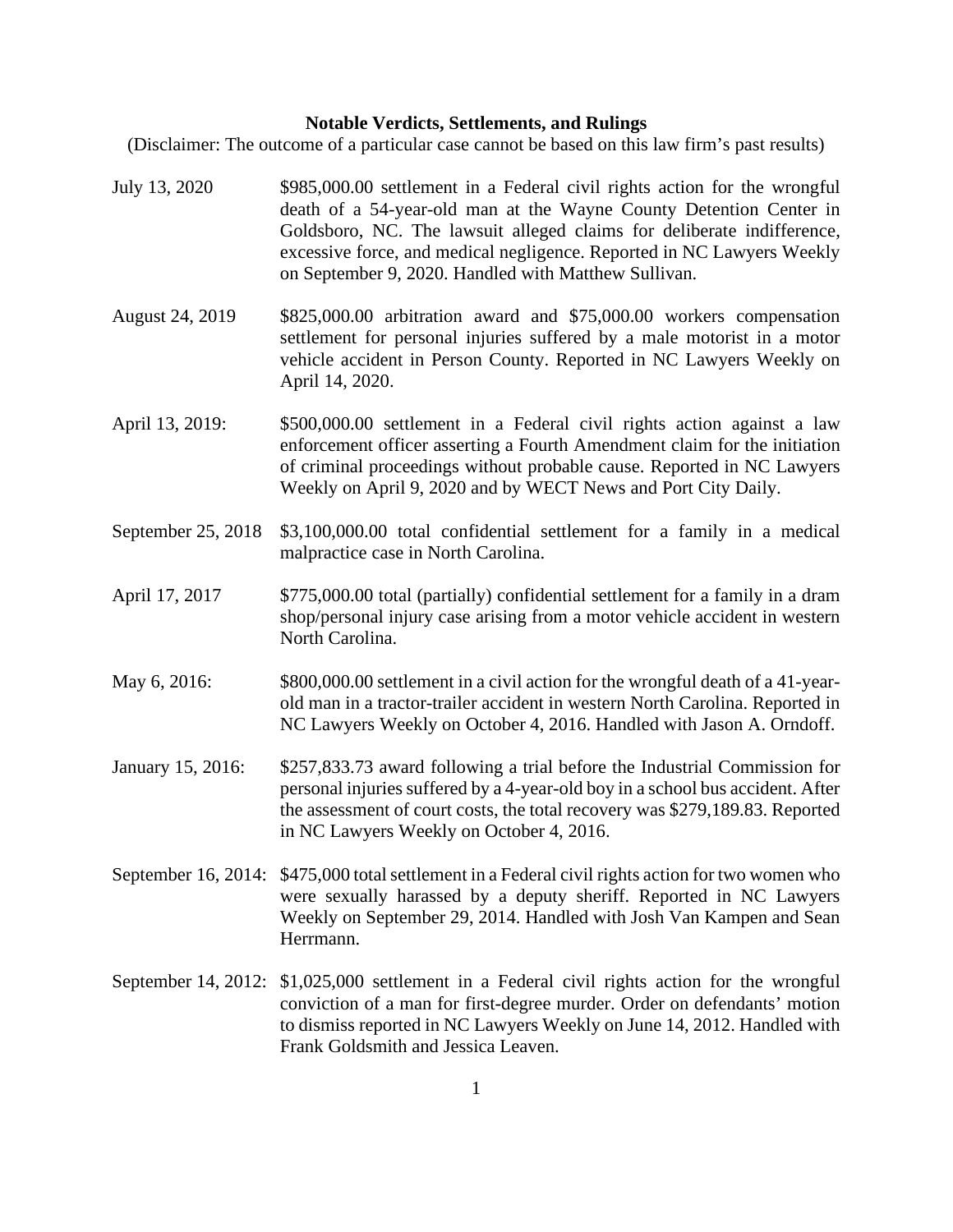- August 27, 2012: \$1,000,000 settlement in a Federal civil rights action for personal injuries suffered by a 53-year-old man who was shot with a taser by a deputy sheriff. Order denying summary judgment reported in NC Lawyers Weekly on July 6, 2012. Handled with Lee Olive.
- July 13, 2012: \$200,000 verdict in a Wake County civil action for personal injuries suffered by a male motorist in a motor vehicle accident. After the assessment of court costs and interest, the total recovery was \$238,191.03. Handled with Randolph (Tré) Morgan, III.
- October 27, 2009: \$850,000 verdict (\$650,000 for compensatory damages and \$200,000 punitive damages) in a Federal civil rights action for personal injuries suffered by a 27-year-old man in a police shooting by a deputy sheriff. The case was subsequently settled for \$1,230,000. Reported in NC Lawyers Weekly on December 7, 2009. Handled with Stewart W. Fisher.
- March 6, 2009: \$5,500,000 total verdict in a McDowell County civil action for personal injuries suffered by a female motorist (\$2,500,000), personal injuries suffered by a 6-year-old girl (\$1,000,000), and the wrongful death of a 2 year-old girl (\$2,000,000) in a motor vehicle accident caused by a deputy sheriff. At trial, liability was admitted but damages were contested. The case was subsequently settled for \$1,071,875 due to limited insurance coverage and multiple claimants. Reported in NC Lawyers Weekly on April 13, 2009 and on January 25, 2010 in the 2009 NC list of the 25 largest verdicts and settlements. Handled with William S. Mills and Jason A. Orndoff.
- December 4, 2008: \$1,100,000 settlement in a Wake County civil action for personal injuries suffered by a female motorist in a motor vehicle accident with a city recycling truck. Reported in NC Lawyers Weekly on December 22, 2008. Handled with William S. Mills
- September 19, 2008: Order issued in a Durham County criminal action granting a motion for appropriate relief on the grounds of ineffective assistance of counsel, newly discovered evidence, and failure to disclose exculpatory evidence. The charges were dismissed and the client was freed from prison nearly seven years after his convictions at the age of 15. Reported in The News & Observer on September 20, 2008.
- April 27, 2007: \$375,000 settlement in a Durham County civil action for personal injuries suffered by a female pedestrian in a motor vehicle accident caused by a city law enforcement officer. Reported in The Herald-Sun and The News & Observer on May 11, 2007. Handled with Robert B. Glenn, Jr., Stewart W. Fisher, and William S. Mills.